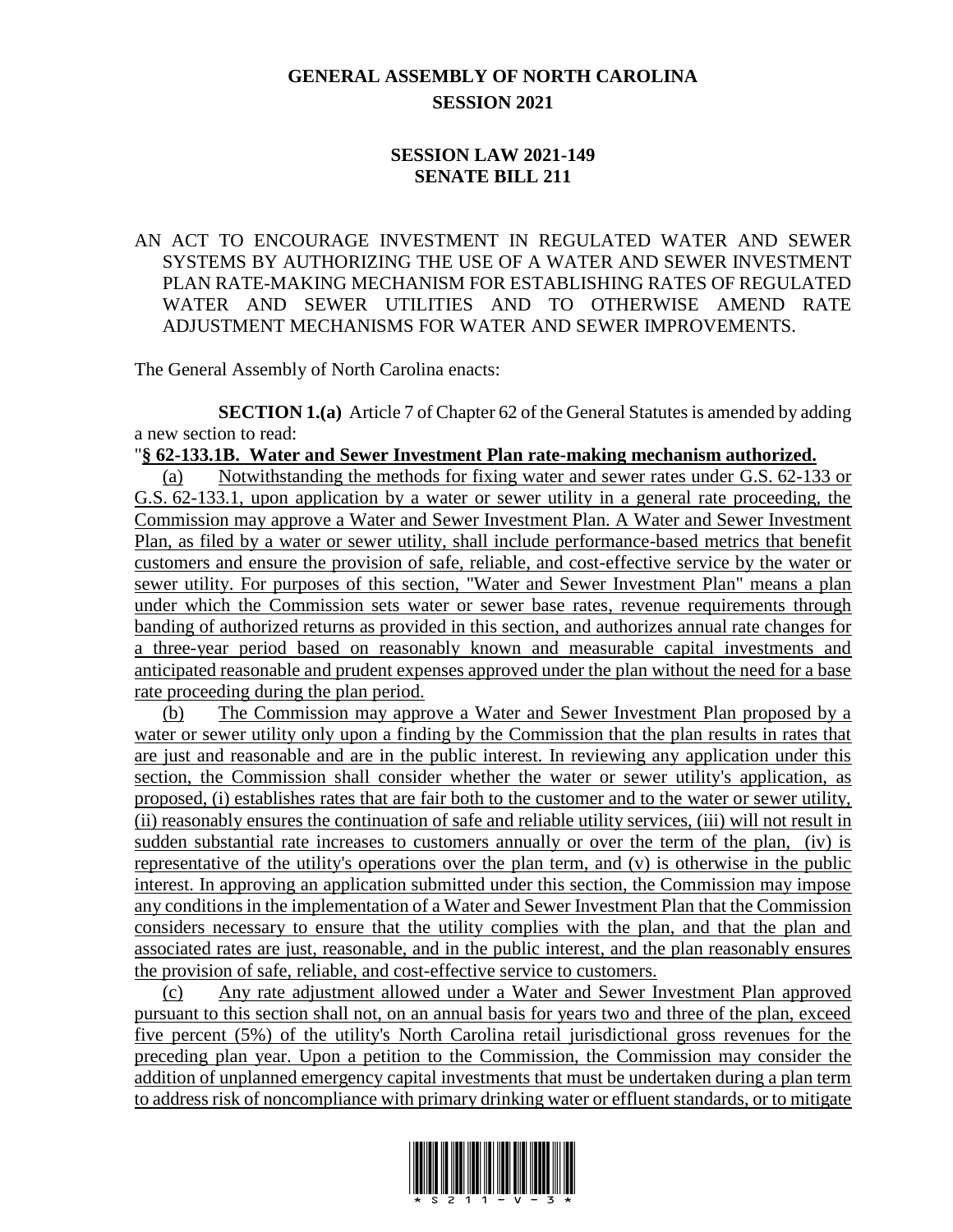cyber or physical security risks, even if such expenditures would cause the above-referenced cap to be exceeded.

(d) Any rate adjustment mechanism authorized pursuant to G.S. 62-133.12 or G.S. 62-133.12A shall be discontinued during the term of any Water and Sewer Investment Plan. The utility may file for a rate adjustment mechanism authorized pursuant to G.S. 62-133.12, which shall not become effective before the end of the Water and Sewer Investment Plan. No capital improvements recovered through a Water and Sewer Investment Plan may be included for recovery in a rate adjustment mechanism authorized pursuant to G.S. 62-133.12.

(e) The Commission shall, after notice and an opportunity for interested parties to be heard, issue an order ruling on the water or sewer utility's request to adjust base rates under G.S. 62-133, denying or approving, with or without modifications, a water or sewer utility's proposed Water and Sewer Investment Plan. An approved plan shall be effective no later than the end of the maximum suspension period pursuant to G.S. 62-134(b).

(f) At any time, for good cause shown and after an opportunity for hearing, the Commission may modify or terminate an approved Water and Sewer Investment Plan if modification or termination is determined to be in the public interest.

(g) The Commission shall establish banding of authorized returns on equity for Water and Sewer Investment Plans approved pursuant to this section. For purposes of this section, "banding of authorized returns" means a rate mechanism under which the Commission sets an authorized return on equity for a water or sewer utility that acts as a midpoint and then applies a low- and high-end range of returns to that midpoint under which a water or sewer utility will not overearn if within the high-end range and will not underearn if within the low-end range. Any banding of the water or sewer utility's authorized return shall not exceed 100 basis points above or below the midpoint.

- (1) If a water or sewer utility exceeds the high-end range of the band that is approved by the Commission, the water or sewer utility shall refund or credit earnings above that high-end range to customers in a manner to be prescribed by rules adopted by the Commission pursuant to subsection (i) of this section.
- (2) If a water or sewer utility falls below the low-end range of the band that is approved by the Commission, the utility may file a general rate case.

(h) The Commission shall annually review a water or sewer utility's earnings to ensure the utility is not earning in excess of its allowable return on equity for reasonable and prudent costs to provide service. For purposes of measuring a water or sewer utility's earnings under any mechanisms, plans, or settlements approved under this section, the utility shall make an annual filing that sets forth the utility's earned return on equity for the prior 12-month period.

(i) The Commission shall adopt rules to implement the requirements of this section, including rules to:

- (1) Establish procedures for filing a Water and Sewer Investment Plan under this section.
- (2) Require reporting on an annual basis of performance-based metrics and evaluation of those metrics' results to ensure the utility continues to perform in a safe, reliable, and cost-effective manner.
- (3) Develop banding of authorized returns. In setting a midpoint authorized rate of return on equity for banding of authorized returns pursuant to this section, the Commission may consider any decreased or increased risk to a water or sewer utility that may result from having an approved Water and Sewer Investment Plan.
- (4) Establish a procedure for the water or sewer utility to annually refund or credit to customers excess earnings above the high end of the authorized band of returns.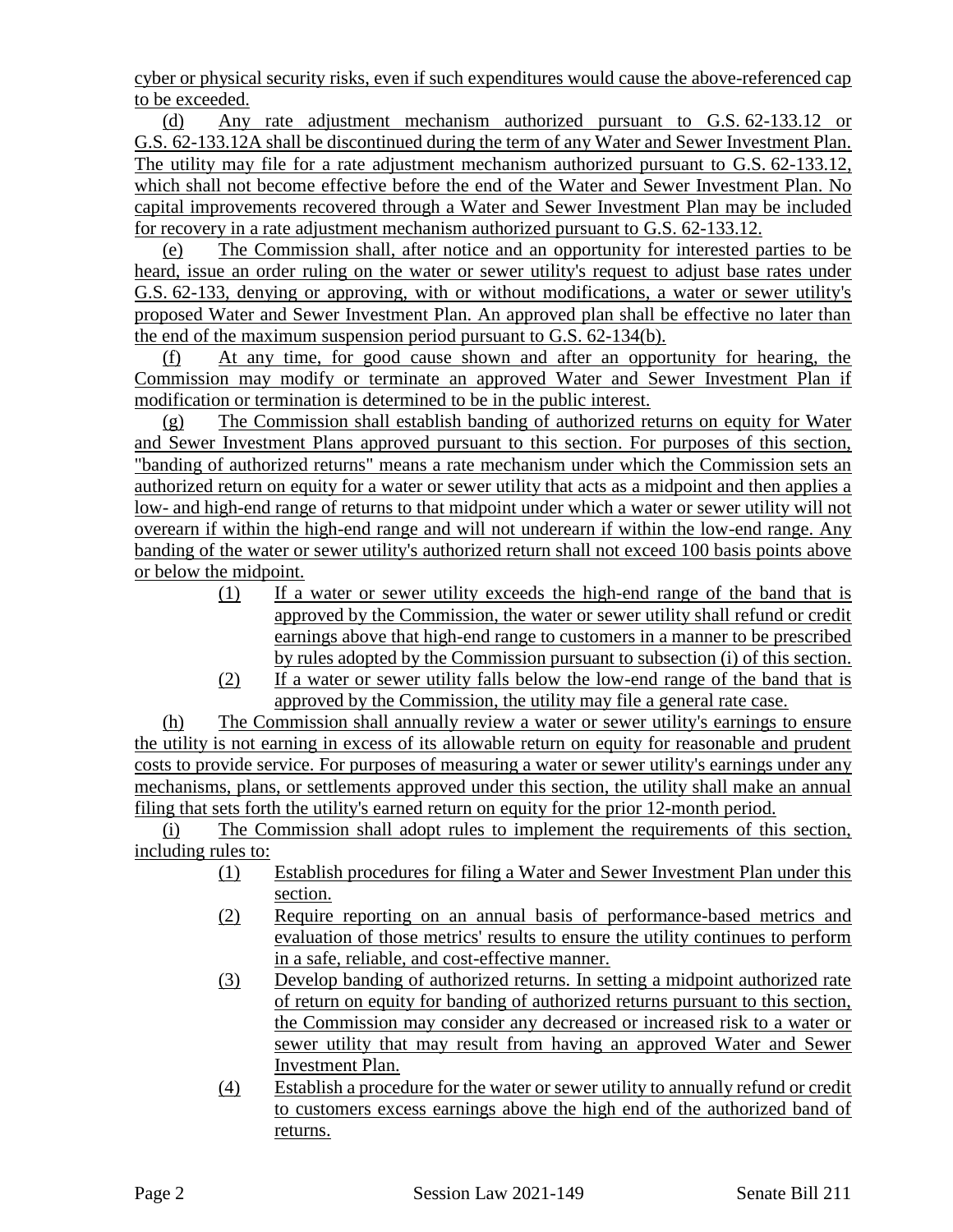(5) Establish a methodology to annually review the costs subject to the adjustment mechanism, including the opportunity for public hearings.

(j) On or before July 1, 2026, the Commission shall report to the Joint Legislative Commission on Energy Policy on the impacts of each Water and Sewer Investment Plan approved by the Commission pursuant to this section for a water or sewer utility. At a minimum, the report shall include a Plan's impact on rates for customers of the applicable utility, the number of customers disconnected for nonpayment in the four years prior to Commission approval of a Plan for the applicable utility, the number of utility customers disconnected for nonpayment after approval and implementation of the Plan to the date the report is submitted, and the amount of utility earnings under an approved plan. In consultation with the Department of Environmental Quality, the Commission shall also report on any impacts to drinking water quality of utility customers or to surface or groundwater resources from Plans implemented by water and sewer utilities. The report may include any other information the Commission deems relevant, and shall include any Commission recommendations for legislative action."

**SECTION 1.(b)** G.S. 62-133.1 reads as rewritten:

### "**§ 62-133.1. Small water and sewer utility rates.**

In fixing the rates for any water or sewer utility, the Commission may fix such rates on the ratio of the operating expenses to the operating revenues, such ratio to be determined by the Commission, unless the utility requests that such rates be fixed under G.S. 62-133(b). G.S. 62-133(b) or G.S. 62-133.1B. Nothing in this subsection shall be held to extinguish any remedy or right not inconsistent herewith. This subsection shall be in addition to other provisions of this Chapter which relate to public utilities generally, except that in cases of conflict between such other provisions, this section shall prevail for water and sewer utilities.

…."

**SECTION 1.(c)** The Commission shall adopt rules as required by G.S. 62-133.1B(i), as enacted by Section 1(a) of this act, no later than 120 days after the date this act becomes law. **SECTION 2.** G.S. 62-133.12 reads as rewritten:

## "**§ 62-133.12. Rate adjustment mechanism based on investment in repair, improvement, and replacement of water and sewer facilities.**

(a) The Commission may approve a rate adjustment mechanism in a general rate proceeding pursuant to G.S. 62-133 to allow a water or sewer public utility to recover through a system improvement charge the incremental depreciation expense and capital costs associated with the utility's reasonable and prudently incurred investment in eligible water and sewer system improvements. The Commission shall approve a rate adjustment mechanism authorized by this section only upon a finding that the mechanism is in the public interest. The frequency and manner of rate adjustments under the mechanism shall be as prescribed by the Commission.

(b) For purposes of this section, "eligible water system improvements" or "eligible sewer system improvements" shall include only those improvements found necessary by the Commission to enable the water or sewer utility to provide safe, reliable, and efficient service in accordance with applicable water quality and effluent standards.

(c) For purposes of this section, "eligible water system improvements" means:

- (1) Distribution system mains, valves, utility service lines (including meter boxes and appurtenances), meters, and hydrants hydrants, hydro tanks, and pumping equipment installed as in-kind replacements.
- (2) Main extensions installed to eliminate dead ends and to implement solutions to regional water supply in order to comply with primary and, upon specific Commission approval, secondary drinking water standards.
- (3) Equipment and infrastructure installed to comply with primary drinking water standards.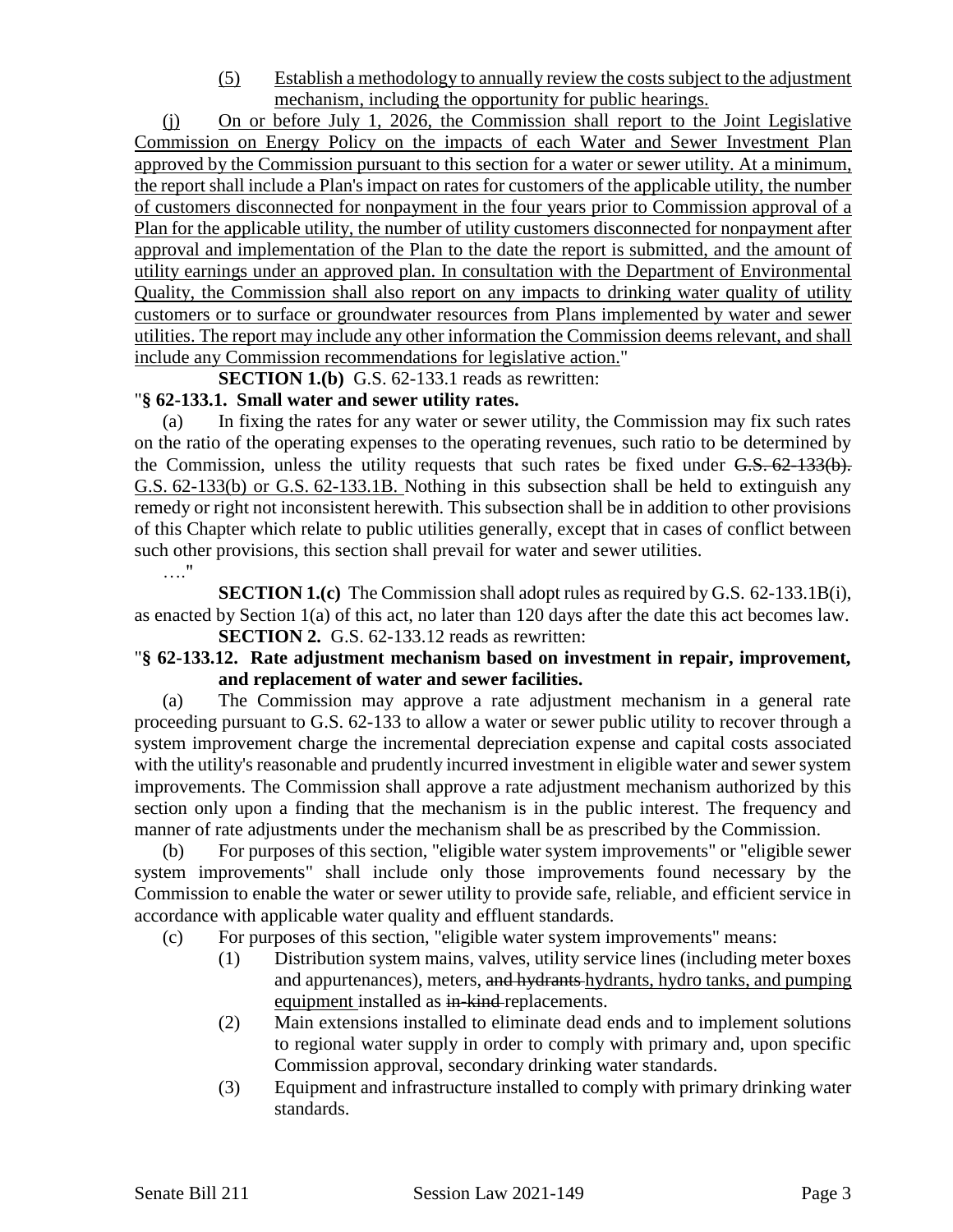- (4) Equipment and infrastructure installed at the direction of the Commission to comply with secondary drinking water standards.standards or other health or environmental standards established by federal, State, or local governments.
- (5) Unreimbursed costs of relocating facilities due to highway roadway projects.
- (d) For the purposes of this section, "eligible sewer system improvements" means:
	- (1) Collection main extensions installed to implement solutions to wastewater problems.
	- (2) Improvements necessary to reduce inflow and infiltration to the collection system to comply with applicable State and federal law and regulations.
	- (3) Unreimbursed costs of relocating facilities due to highway construction or relocation roadway projects.
	- (4) Pumps, Replacement or improvement of force mains, gravity mains, service lines, pumps, motors, blowers, and other electrical or mechanical equipment installed as in-kind replacements for customers.equipment.

(e) The Commission shall provide for audit and reconciliation procedures, including measures for refunds of any over-collections under the system improvement charge with interest pursuant to G.S. 62-130(e).

(f) The Commission may eliminate or modify any rate adjustment mechanism authorized pursuant to this section upon a finding that it is not in the public interest.

(g) Cumulative system improvement charges for a water or sewer utility pursuant to a rate adjustment mechanism approved by the Commission under this section may not exceed five percent (5%) seven and one-half percent (7.5%) of the total annual service revenues approved by the Commission in the water or sewer utility's last general rate case. Unreimbursed costs incurred for projects that are eligible under subdivisions  $(c)(5)$  and  $(d)(3)$  of this section shall be exempt from the percentage limitation imposed by this subsection on cumulative system improvement charges based upon annual service revenues. Accumulated depreciation for eligible water or sewer system improvements shall be updated in each filing submitted by a utility within the same docket."